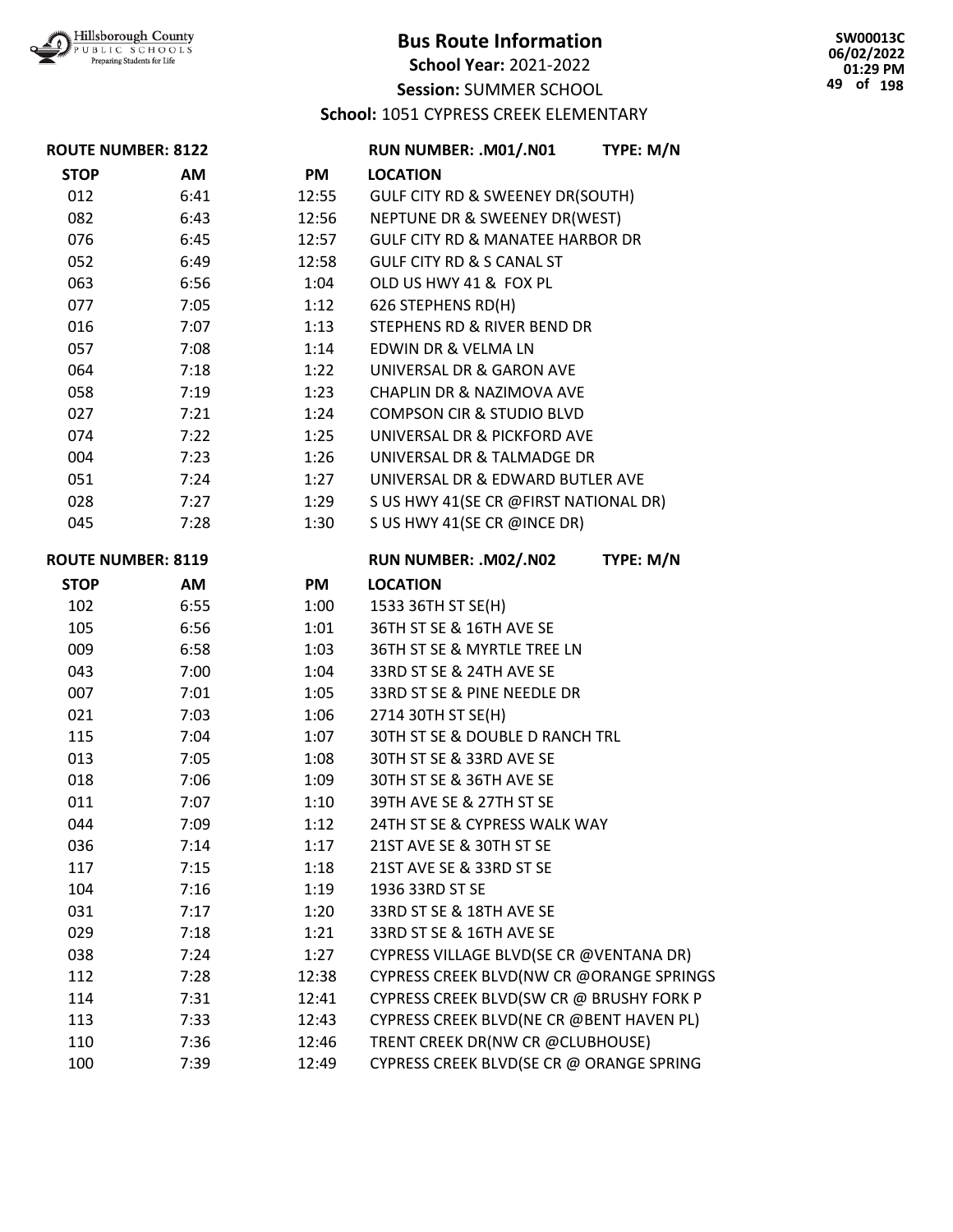

**School Year:** 2021-2022

**Session:** SUMMER SCHOOL

#### **School:** 1051 CYPRESS CREEK ELEMENTARY

**SW00013C 06/02/2022 01:29 PM 50 of 198**

| <b>ROUTE NUMBER: 8123</b> |      | RUN NUMBER: .M03/.N03 | TYPE: M/N                                |  |
|---------------------------|------|-----------------------|------------------------------------------|--|
| <b>STOP</b>               | AM   | <b>PM</b>             | <b>LOCATION</b>                          |  |
| 071                       | 6:55 | 12:55                 | S US HWY 41(NW CR @ 1ST ST SW) 33570     |  |
| 039                       | 6:56 | 12:56                 | 2017 S US HWY 41                         |  |
| 070                       | 6:57 | 12:58                 | 2201 S US HWY 41 @ PARADISE MHP          |  |
| 023                       | 6:58 | 12:59                 | 7TH ST SW & 16TH AVE SW                  |  |
| 081                       | 6:59 | 1:00                  | 7TH ST SW & TIMELESS MOSS DR             |  |
| 059                       | 7:00 | 1:02                  | 7TH ST SW & CASTILLO RD                  |  |
| 060                       | 7:01 | 1:03                  | 7TH ST SW & OCEAN MIST CT                |  |
| 049                       | 7:02 | 1:03                  | 7TH ST SW & 21ST AVE SW                  |  |
| 087                       | 7:03 | 1:04                  | 21ST AVE SW & 4TH ST SW                  |  |
| 083                       | 7:04 | 1:05                  | 21ST AVE SE & LEAPING WILDCAT PL         |  |
| 020                       | 7:05 | 1:06                  | RIVER BRIAR BLVD(NW CR @POWDER VIEW DR)  |  |
| 041                       | 7:06 | 1:08                  | RIVER BRIAR BLVD(NW CR @ROANOKE SPRINGS  |  |
| 017                       | 7:07 | 1:09                  | RIVER BRIAR BLVD & RIVER BRIAR BLVD(S SI |  |
| 014                       | 7:08 | 1:10                  | RIVER BRIAR BLVD(SE CR @POWDER VIEW DR)  |  |
| 008                       | 7:10 | 1:11                  | 721 21ST AVE SE                          |  |
| 079                       | 7:11 | 1:12                  | 21ST AVE SE & 12TH ST SE                 |  |
| 075                       | 7:12 | 1:13                  | 21ST AVE SE & PINE TERRACE DR            |  |
| 062                       | 7:14 | 1:14                  | 1ST ST SW & DOMINO DR N                  |  |
| 048                       | 7:16 | 1:15                  | 1ST ST SW & 17TH AVE SW                  |  |
| 086                       | 7:17 | 1:16                  | 1613 1ST ST SW                           |  |
| 072                       | 7:18 | 1:17                  | 1ST ST SW & 16TH AVE SW                  |  |
| 065                       | 7:20 | 1:18                  | 1524 S US HWY 41(H)                      |  |
| 085                       | 7:21 | 1:19                  | 14TH AVE SE & ADDISON MANOR DR           |  |
| 084                       | 7:23 | 1:21                  | 14TH AVE SE & 12TH ST SE                 |  |
| 066                       | 7:25 | 1:23                  | 6TH ST SE & BULIT BAYOU LN               |  |
| 042                       | 7:26 | 1:24                  | 6TH ST SE & CORBETT BLUFF DR             |  |
| 019                       | 7:27 | 1:25                  | 9TH ST SE & 10TH AVE SE(@PUMP STATION)   |  |
| 068                       | 7:30 | 1:27                  | 903 15TH ST SE(H)                        |  |
| 118                       | 7:32 | 1:29                  | <b>GOLDEN GLOW DR &amp; FRED IVES ST</b> |  |
|                           |      |                       |                                          |  |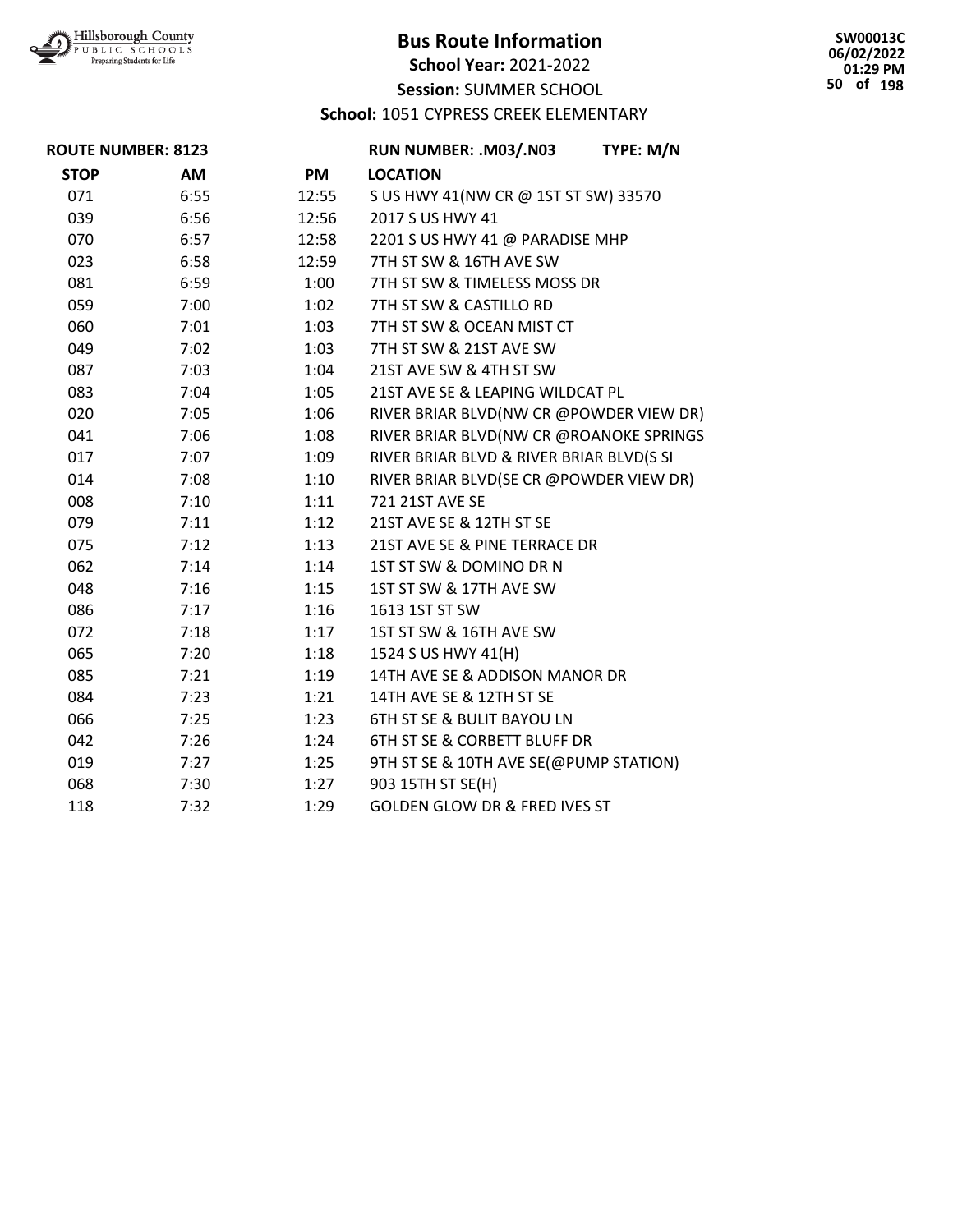

**School Year:** 2021-2022

**Session:** SUMMER SCHOOL

**School:** 1051 CYPRESS CREEK ELEMENTARY

| <b>ROUTE NUMBER: 8124</b> |      | RUN NUMBER: .M04/.N04 | TYPE: M/N                            |           |
|---------------------------|------|-----------------------|--------------------------------------|-----------|
| <b>STOP</b>               | AM   | PM                    | <b>LOCATION</b>                      |           |
| 099                       | 7:12 | 12:47                 | 19TH AVE NW & BEL TERRA BAY PL       |           |
| 143                       | 7:13 | 12:48                 | 19TH AVE NW & INSHORE LANDING DR     |           |
| 092                       | 7:16 | 12:50                 | 14TH ST NW & 11TH AVE NW             |           |
| 142                       | 7:17 | 12:51                 | 11TH AVE NW & MOODY OAK PL           |           |
| 090                       | 7:18 | 12:52                 | 11TH AVE NW & PARKER DEN DR          |           |
| 119                       | 7:19 | 12:54                 | 807 1ST ST NW & 8TH AVE NW           |           |
| 093                       | 7:20 | 12:55                 | 1ST ST NW & 5TH AVE NW               |           |
| 097                       | 7:21 | 12:56                 | W SHELL POINT RD & 2ND ST NW         |           |
| 089                       | 7:22 | 12:57                 | W SHELL POINT RD & 7TH ST NW         |           |
| 091                       | 7:23 | 12:59                 | W SHELL POINT RD & 16TH ST NW        |           |
| 141                       | 7:23 | 12:58                 | W SHELL POINT RD, 33570 & 13TH ST NW |           |
| 098                       | 7:24 | 1:00                  | W SHELL POINT RD & 19TH ST NW        |           |
| 096                       | 7:28 | 1:02                  | W SHELL POINT RD & 32ND ST NW        |           |
| 138                       | 7:36 | 12:46                 | 19TH AVE NE & CHATHAM WALK DR        |           |
| 135                       | 7:37 | 12:45                 | 19TH AVE NE & BLAIR CASTLE CIR       |           |
| <b>ROUTE NUMBER: 8121</b> |      |                       | RUN NUMBER: .M05/.N05                | TYPE: M/N |
| <b>STOP</b>               | AM   | <b>PM</b>             | <b>LOCATION</b>                      |           |
| 120                       | 7:05 | 12:45                 | E COLLEGE AVE(NE CR @27TH ST SE)     |           |
| 133                       | 7:06 | 12:46                 | E COLLEGE AVE(NE CR @24TH ST SE)     |           |
| 095                       | 7:07 | 12:47                 | 2218 E COLLEGE AVE                   |           |
| 134                       | 7:08 | 12:48                 | E COLLEGE AVE (@ EAST BAY FEED)      |           |
| 003                       | 7:09 | 12:49                 | E COLLEGE AVE(NE CR @8TH CT SE)      |           |
| 088                       | 7:11 | 12:51                 | W COLLEGE AVE & 2ND ST SW            |           |
| 054                       | 7:12 | 12:52                 | W COLLEGE AVE & 6TH ST SW            |           |
| 067                       | 7:13 | 12:53                 | W COLLEGE AVE & 10TH ST SW           |           |
| 056                       | 7:14 | 12:54                 | W COLLEGE AVE & 12TH ST SW           |           |
| 050                       | 7:15 | 12:55                 | PARSONS ST SW & CIRCLE DR            |           |
| 073                       | 7:16 | 12:56                 | 10TH ST SW & 10TH AVE SW             |           |
| 032                       | 7:25 | 1:04                  | 27TH ST SE & WENTZ WAY               |           |
| 030                       | 7:27 | 1:05                  | 27TH ST SE & 11TH AVE SE             |           |
| 033                       | 7:28 | 1:06                  | 1114 24TH ST SE                      |           |
| 025                       | 7:30 | 1:07                  | 14TH AVE SE & 21ST ST SE             |           |
| 010                       | 7:31 | 1:08                  | 14TH AVE SE & BAYOU PASS DR          |           |
| 022                       | 7:32 | 1:09                  | 14TH AVE SE & 27TH ST SE             |           |
| 035                       | 7:33 | 1:10                  | 14TH AVE SE & 30TH ST SE             |           |

**SW00013C 06/02/2022 01:29 PM 51 of 198**